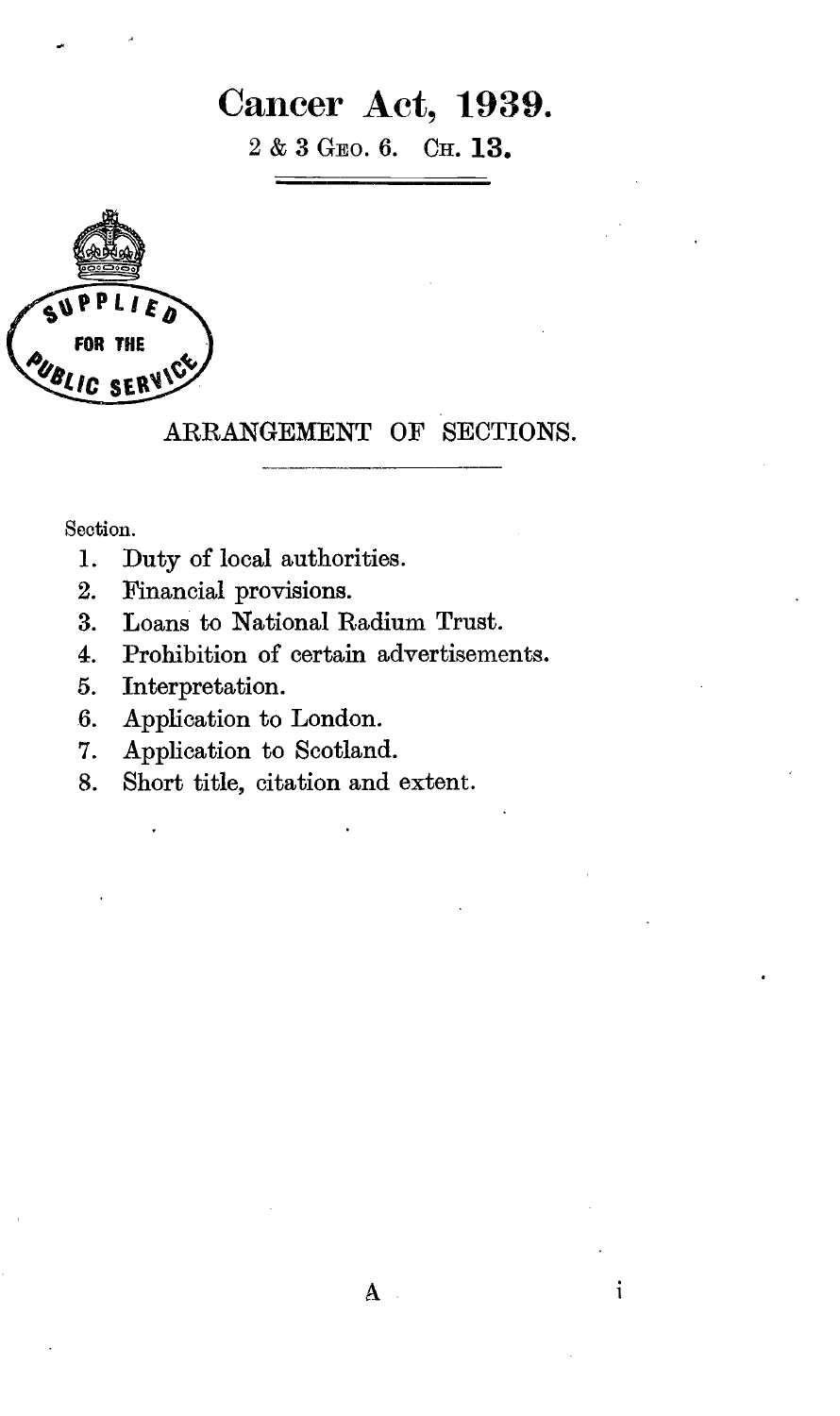

CHAPTER 13.

An Act to make further provision for the treatment of cancer, to authorise the Minister of Health to lend money to the National Radium Trust, to prohibit certain advertisements relating to cancer, and for purposes connected with the<br>matters aforesaid. [29th March 1939.] [29th March 1939.]

 $\mathbf{B}^{\text{E}}$  it enacted by the King's most Excellent Majesty, by and with the advice and consent of the Lords Spiritual and Temporal, and Commons, in this present  $Parliameter$  assembled, and by the authority of the same, as follows :—

1.-(1) It shall be the duty of the council of every Duty of county and county borough in England and Wales to local make arrangements to secure that the facilities for the authorities. make arrangements to secure that the facilities for the treatment of persons suffering from cancer are adequate for the needs of the county or borough, and to' submit its arrangements for the approval of the Minister within one year from the commencement of this Act or such longer period as the Minister may in any case allow.

(2) The arrangements so submitted by any such council shall include arrangements-

- $(a)$  for facilitating the diagnosis of cancer;
- (b) for the treatment of cancer either in hospitals maintained by the council or in hospitals maintained by other councils or local authorities or in voluntary hospitals ;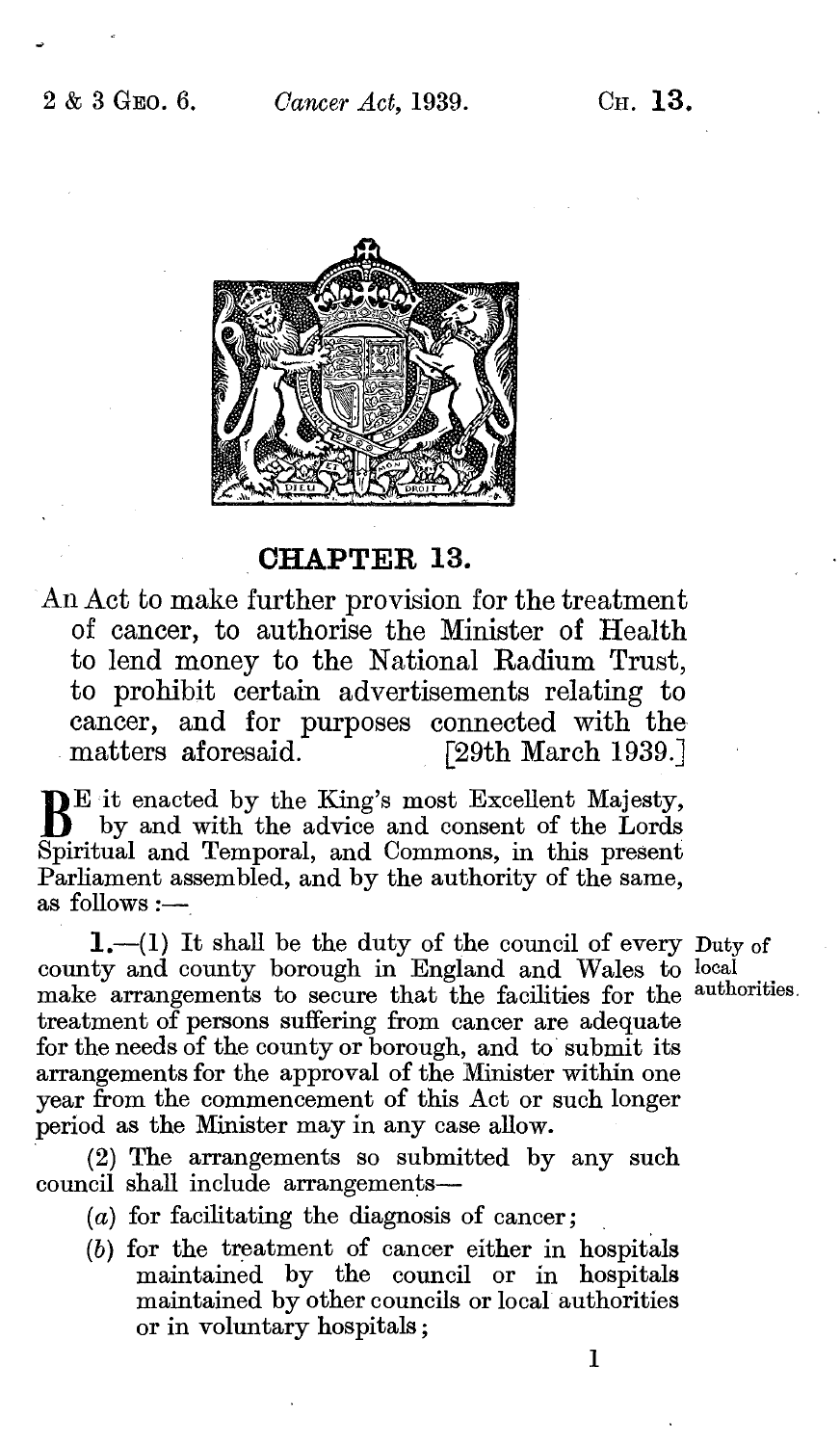- (c) for the payment, in such cases as the council considers necessary, of all or any travelling expenses (including the travelling expenses of a companion) reasonably incurred by persons for the purpose of availing themselves of the services provided under the arrangements;
- (d) for such other matters as appear incidental to or consequential on the arrangements for the treatment of cancer.

(3) Before submitting arrangements to the Minister under this section a council shall consult-

- $(a)$  such committees or other bodies as the council considers to represent both the governing bodies and the medical and surgical staffs of the voluntary hospitals providing services in or for the benefit of its area ; and
- (b) such local organisations of registered medical practitioners as the council considers represent the opinions of such practitioners practising in its area on the questions to be considered in making the arrangements.

(4) The Minister may approve, either with or without modifications, any arrangements submitted to him by a council under this section, and it shall be the duty of the council to carry its arrangements as approved by the Minister into effect.

(5) A council may from time to time, and shall when required by the Minister, make and submit to the Minister alterations or extensions of the arrangements made by the council under this section, and subsections (3) and (4) of this section shall apply to any such alterations or extensions as they apply to the original arrangements.

(6) Nothing in this section shall authorise the establishment by any council of a general domiciliary service by medical practitioners.

(7) The Public Health Act, 1936, shall have effect as if this section, except in so far as it relates to the London County Council, were included in Part V of that Act.

(8) Without prejudice to the provisions of any enactment enabling councils of counties and county boroughs to co-operate or combine, the Minister may

26 Geo. 5. & <sup>1</sup>Edw. 8. c. 49.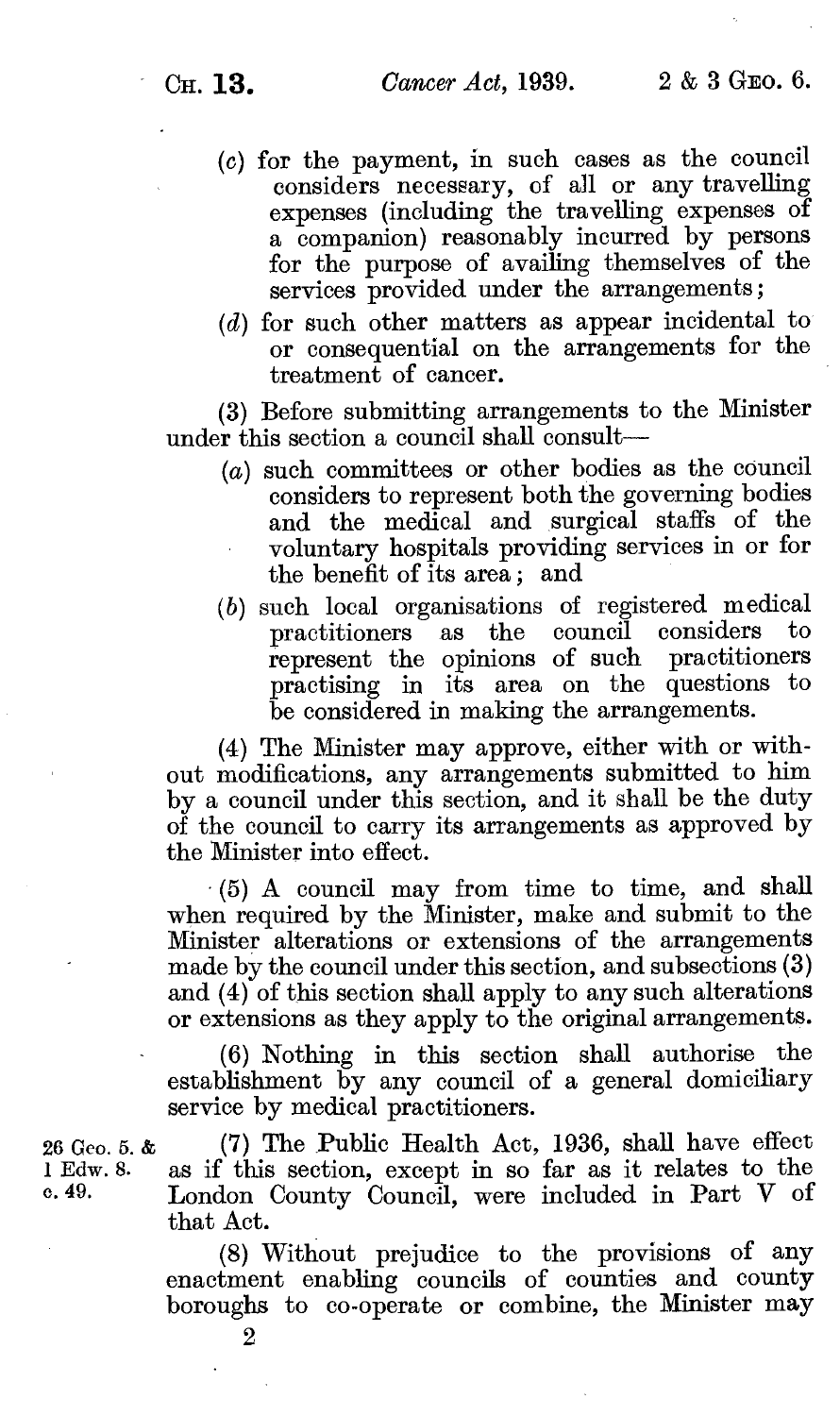require two or more" such councils to combine, to such extent and on such terms as he may, in default of agreement between the councils concerned, direct, for the purpose of making arrangements under this section.

(9) Any order or agreement constituting under any enactment a joint board or joint committee to discharge the functions of two or more councils under this section may provide for the co-option of such number of members of the board or committee as may be specified in the order or agreement :

Provided that the number so specified shall' not exceed one-third of the total number of the members of the board or committee.

 $2,-(1)$  The following provisions of this section shall Financial have effect with a view to fulfilling the intentions of the provisions. Local Government Act, 1929, as declared by section one 19  $&20$ hundred and thirty-five thereof, namely, that in the Geo. 5. c. 17. event of material additional expenditure being imposed on any class of local authorities by reason of the institution of a new service after the commencement of that Act, provision should be made for increased contributions out of moneys provided by Parliament.

(2) In respect of the year ending on the thirty-first day of March nineteen hundred and forty and of each subsequent year in the third and fourth fixed grant periods, there shall be paid out of moneys provided by Parliament, to the council of every county and county borough in England and Wales (hereafter in this section referred to as a " council ") on which additional expenditure is imposed by this Act in respect of that year, a grant calculated to the nearest pound by-

- (a) multiplying by the weighting factor one-half the amount of the additional expenditure so imposed on the council, and
- (b) dividing the product by the average weighting factor :

Provided that the amount of the grant payable under this subsection to any council shall not exceed seventeen-twentieths of the additional expenditure so imposed on that council.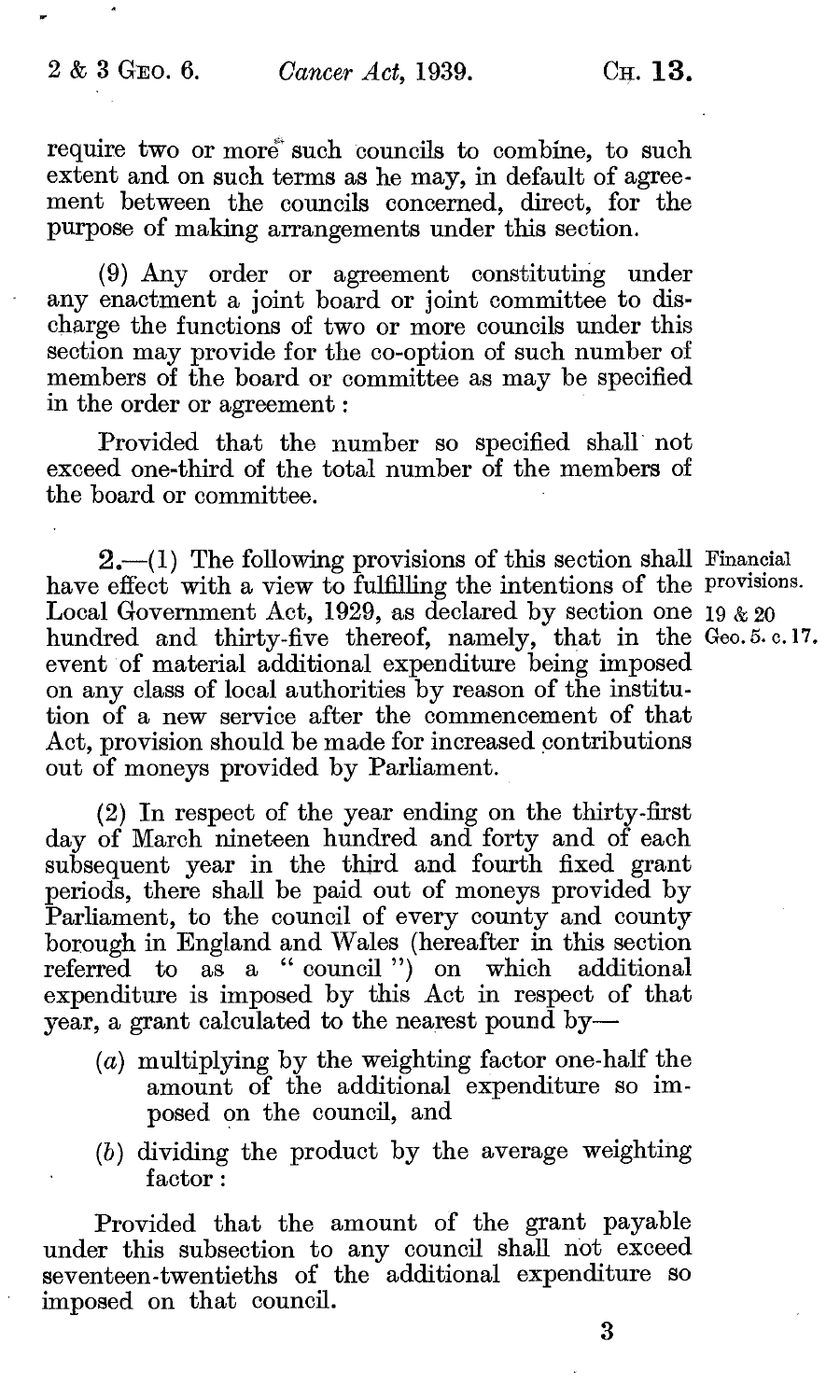(3) For the fifth and every subsequent fixed grant period, the General Exchequer Contribution shall include such increased contribution by reason of the additional expenditure imposed on any council by this Act as Parliament may hereafter determine.

(4) Grants payable under this section shall be payable at such times and in such manner as the Treasury may direct and subject to such conditions as to records, certificates, audit or otherwise as the Minister may, with the approval of the Treasury, determine.

(5) For the purpose of section one hundred and four of the Local Government Act, 1929 (which authorises the reduction of grants payable under Part VI of that Act to a council which fails to maintain an efficient service), grants payable under this section shall be deemed to be payable under the said Part VT.

(6) In determining for the purpose of section one of the Local Government (Financial Provisions) Act, 1937, the amount of the rate and grant borne expenditure in the year ending on the thirty-first day of March nineteen hundred and forty-one, no account shall be taken of the additional expenditure imposed on any council in respect of that year by this Act.

(7) For the purpose of this section, expenditure incurred by a council in respect of any year in the provision of treatment for persons suffering from cancer shall be deemed to be additional expenditure imposed by this Act on that council in respect of that year if, and to the extent that, it is estimated to exceed the expenditure so incurred by that council in respect of the year ended on the thirty-first day of March nineteen hundred and thirty-eight.

(8) Any such estimate as aforesaid made for the purpose of subsection (2) or subsection (6) of this section shall be made to the satisfaction of the Minister in accordance with directions given by him after consultation with such associations of local authorities as appear to him to be concerned and with any council with which consultation appears to him to be desirable, and any such directions-

(a) may provide that expenditure incurred by any council in the provision of treatment for persons suffering from cancer shall for the purposes of this section require the approval of the Minister: and

4

<sup>1</sup>Edw. 8. & I Geo. 6. c. 22.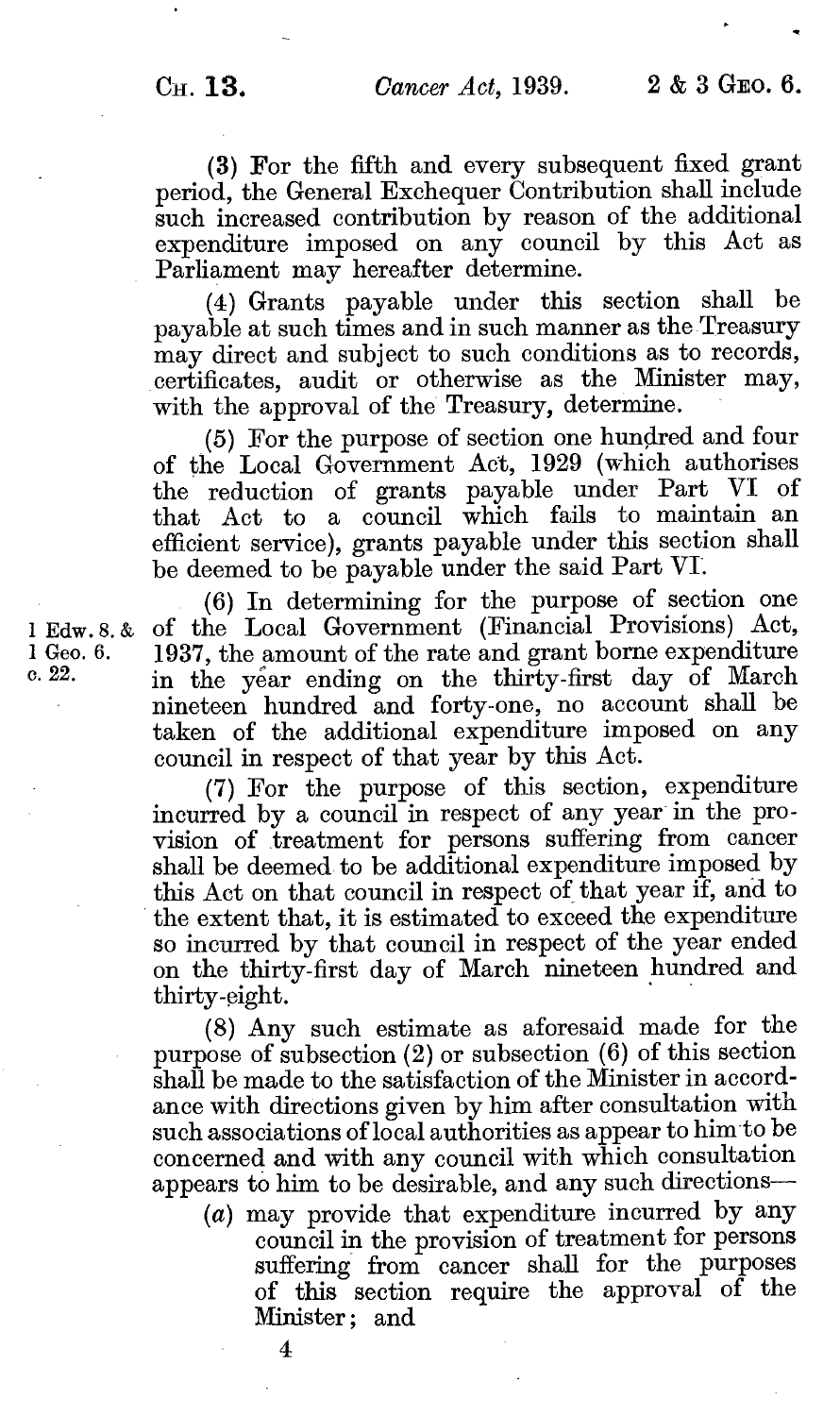$(b)$  may also provide that the amount of any expenditure so incurred in respect of any particular services by a council, or by a council of any class specified in the directions, shall be estimated by reference to the estimated average net annual expenditure incurred in respect of those services by all councils or by councils of that class.

(9) In this section the following expressions have the meanings hereby respectively assigned to them  $:$ 

- Average weighting factor " means the quotient obtained by dividing the aggregate weighted population of all the counties and county boroughs in England and Wales by their aggregate estimated population ;
- "Weighting factor", in relation to a county or county borough, means the quotient obtained by dividing the weighted population thereof by the estimated population thereof ;
- " Estimated population ", " weighted population ", " fixed grant period " and " General Exchequer Contribution<sup>7</sup> have the same meanings as in the Local Government Act, 1929, as amended by any subsequent enactment.

3. (1) The Minister may lend money to the National Loans to Radium Trust, on such conditions as the Treasury may Nation determine, for the purpose of enabling that Trust to  $_{\text{Tr}_{\text{must}}}^{\text{Radiu}}$ purchase radium and other radio-active substances and apparatus and appliances required for radio-therapeutic treatment :

National  ${\rm Radium}$ Trust.

Provided that-

- (a) the sums lent under this section shall not in the aggregate exceed five hundred thousand pounds; and
- (b) no money shall be lent under this section after the expiration of ten years from the commencement of this Act.

(2) Any sums required by the Minister for the purpose of loans under this section shall be paid out of moneys provided by Parliament.

(3) The principal of and the interest on any sums lent under this section shall by virtue of this Act be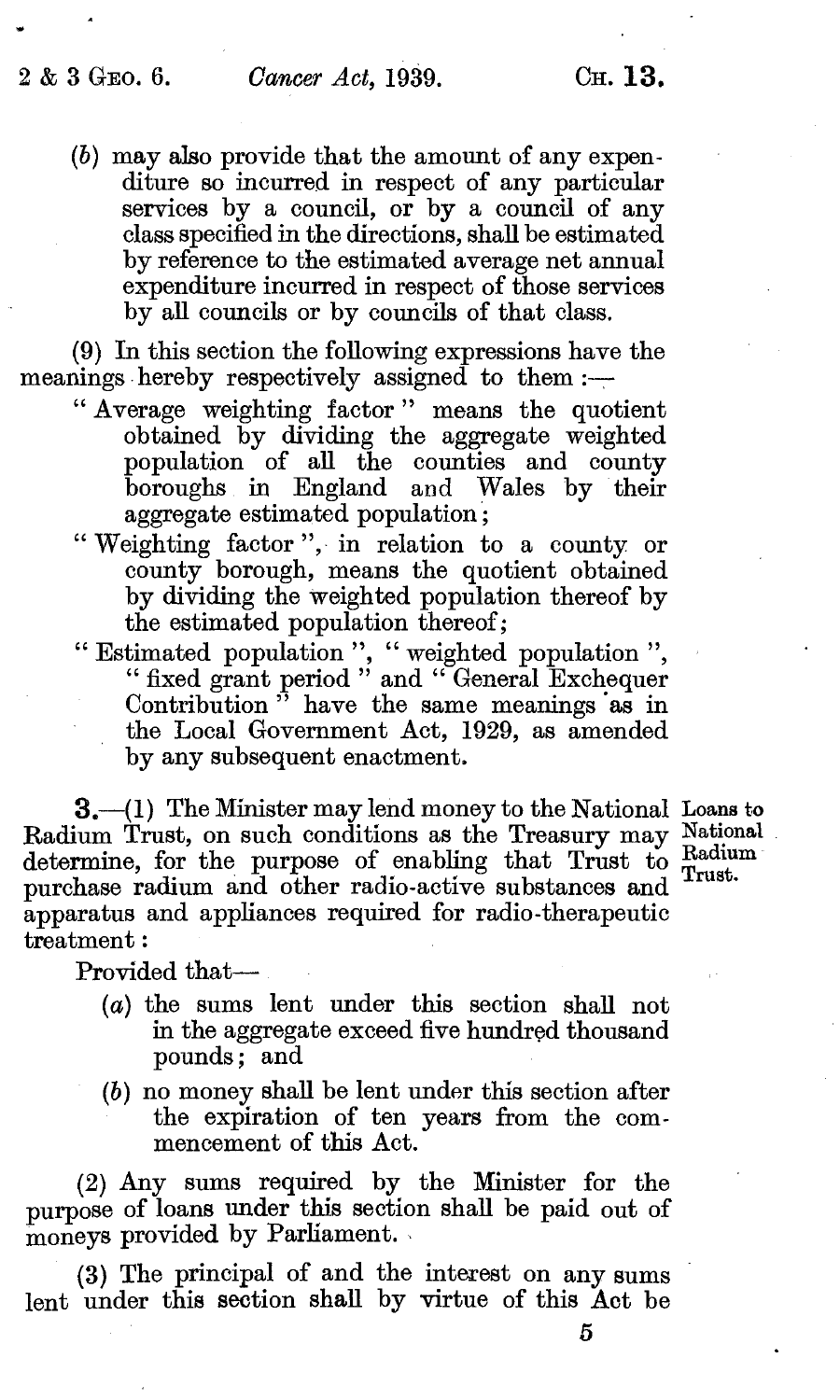charged on the undertaking and all the revenues of the said Trust.

(4) Any sums received by the Minister by way of repayment of a loan under this section or by way of interest thereon shall be paid into the Exchequer.

Prohibition of certain advertisements.

4.-(1) No person shall take any part in the publication of any advertisement-

- (a) containing an offer to treat any- person for cancer, or to prescribe any remedy therefor, or to give any advice in connection with the treatment thereof; or
- (b) referring to any article, or articles of any description, in terms which are calculated to lead to the use of that article, or articles of that description, in the treatment of cancer.

(2) If any person contravenes any of the provisions of the foregoing subsection, he shall be liable on summary conviction, in the case of a first conviction, to a fine not exceeding fifty pounds, and, in the case of a subsequent conviction, to a fine not exceeding one hundred pounds or to imprisonment for a term not exceeding three months, or to both such a fine and such imprisonment.

(3) Where, in any proceedings for a contravention of subsection (1) of this section it is proved-

- (a) that an advertisement was published referring to any article, or articles of any description, in terms calculated to lead to the use of that article or articles of that description in the treatment of cancer ; and
- (b) that the advertisement also referred to the article or articles in terms calculated to indicate that it or they were manufactured, produced, imported, sold or offered for sale, by the person charged ;

then, unless the contrary is proved, it shall be presumed for the purpose of those proceedings that that person took part in the publication of the advertisement, but without prejudice to the liability of any other person.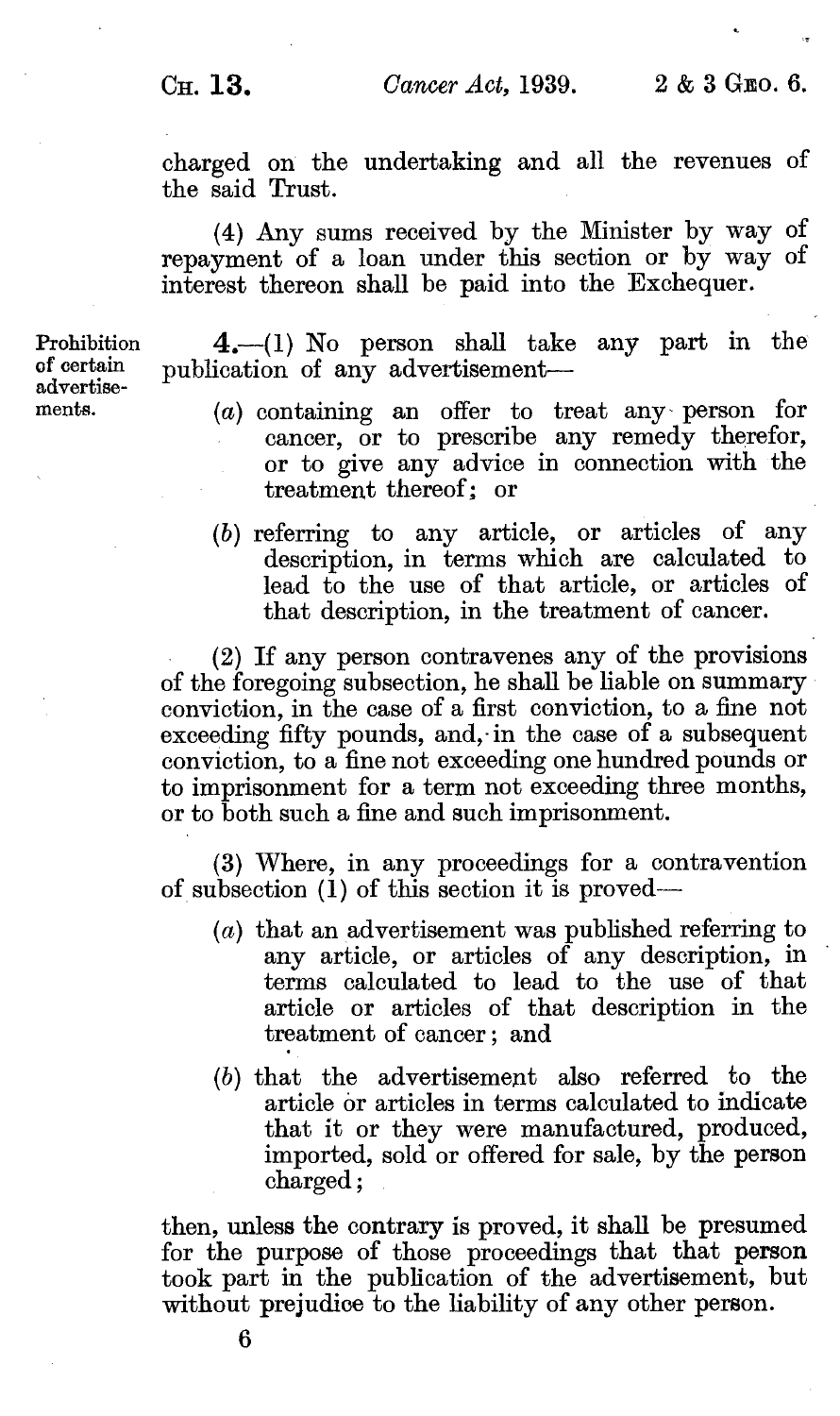(4) In any proceedings for a contravention of subsection (1) of this section, it shall be a defence for the person charged to prove-

(a) that the advertisement to which the proceedings relate was published only so far as was reasonably necessary to bring it to the notice of persons of the following classes or of one or some of them, that is to sav.—

> (i) members of either House of Parliament or of a local authority or of the governing body of a voluntary hospital;

> (ii) (without prejudice to the generality of the foregoing sub-paragraph) persons concerned in making or carrying into effect arrangements under section one of this Act ;

(iii) registered medical practitioners;

(iv) registered nurses ;

(v) registered pharmacists and authorised sellers of poisons;

(vi) persons undergoing training with a view to becoming registered medical practitioners, registered nurses or registered pharmacists;

(vii) persons carrying on a business which includes the sale or supply of surgical appliances ; or

- (b) that the said advertisement was published only in a publication of a technical character intended for circulation mainly amongst persons of the classes mentioned in the last preceding para- graph or one or some of those classes ; or
- (c) that the said advertisement was published in such circumstances that he did not know and had no reason to believe that he was taking part in the publication thereof.

(5) Nothing in this section shall apply in respect of any advertisement published by a local authority or by the governing body of a voluntary hospital or by any person acting with the sanction of the Minister.

(6) A prosecution for an offence under this section shall not be instituted in England or Wales without the consent of the Attorney-General or the Solicitor-General.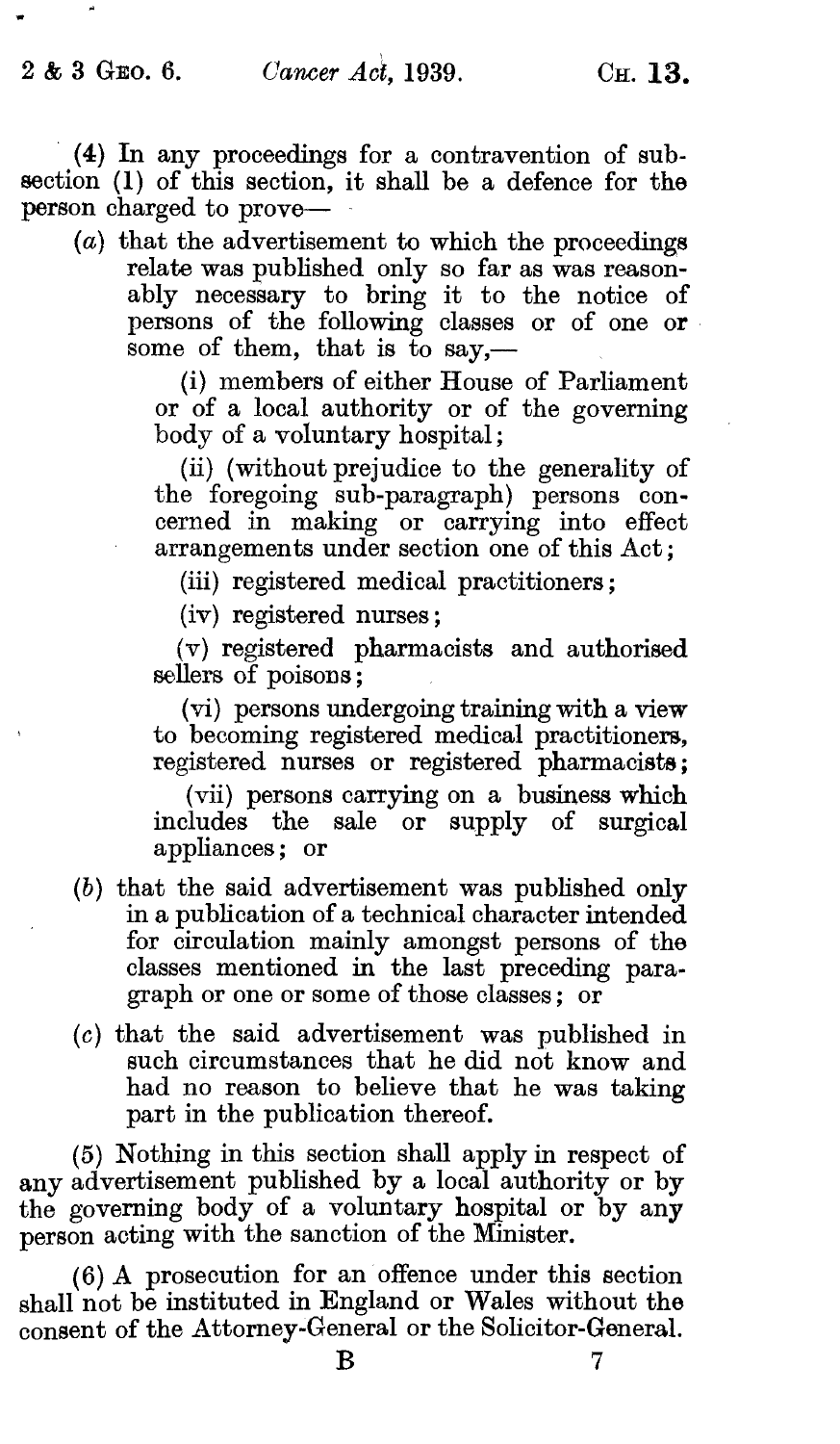(7) Subject to the provisions of the last foregoing subsection, it shall be the duty of the council of every county and county borough to institute proceedings under this section.

(8) In this section the expression " advertisement " includes any notice, circular, label, wrapper or other document, and any announcement made orally or by any means of producing or transmitting sounds.

Interpreta-  $5-(1)$  In this Act the following expressions have<br>tion. the meanings hereby respectively assigned to them, that is to say :-

- " Hospital " includes a clinic, dispensary or other institution for the reception of the sick whether as in-patients or as out-patients ;
- " The Minister " means the Minister of Health ;
- " The National Radium Trust " means the body incorporated by that name by royal charter.

(2) In this Act references to persons suffering from cancer shall be construed as including references to persons suspected to be so suffering.

6. The Public Health (London) Act, 1936, shall have effect as if section one of this Act, in so far as it relates to the London County Council, were included in Part IX of that Act immediately before section two hundred and nineteen thereof, and the following sections of that Act shall have effect as if references to tuberculosis included references to cancer, namely-

- (a) section two hundred and twenty (which provides for the powers of the Minister in case of failure by the said council to make adequate arrangements for the treatment of tuberculosis);
- (b) section two hundred and twenty-two (which enables the said council to enter into agreements as respects the treatment of tuberculosis with other councils);
- (c) section two hundred and twenty-three (which relates to the expenses incurred by the said council in the treatment of tuberculosis).

Application 7. The following provisions shall have effect for the to Scotland. purpose of the application of this Act to Scotland :-

> (a) section one of this Act (except subsection (7) thereof) and section two of this Act shall apply

Application to London. 26 Geo. 5. & I Edw. 8. c. 50.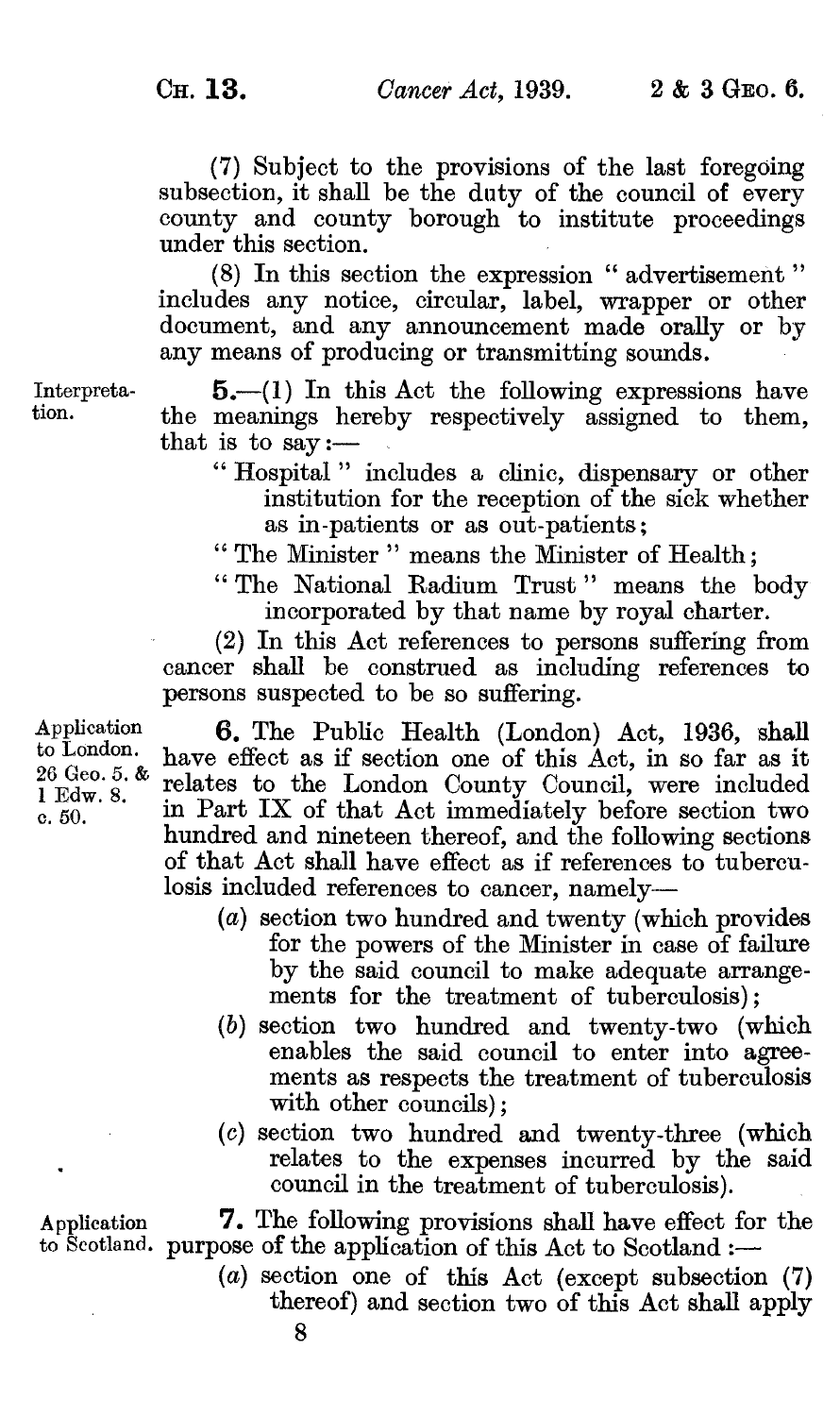to Scotland subject to the following modifications :-

(i) for any reference to England and Wales there shall be substituted a reference to Scotland ;

(ii) for any reference to a county borough there shall be substituted a reference to a large burgh within the meaning of the Local 19 & 20 Government (Scotland) Act,  $1929$ , and every  $\frac{\text{Geo. 5.}}{\text{O5}}$ other burgh shall be deemed to be included in the county in which it is situated: c. 25.

(iii) any reference to a county or to a county council shall, in the case of counties combined for the purposes mentioned in subsection (7) of section ten of the Local Government (Scotland) Act, 1929, be construed as a reference to the combined county or to the joint county council;

(iv) for references to the Local Government Act, 1929, and to section one hundred and four, section one hundred and thirty-five and Part VI thereof, there shall be substituted respectively references to the Local Government (Scotland) Act, 1929, and to section sixty-six, section seventy-eight and Part III thereof: for any reference to section one of the Local Government (Financial Provisions) Act, 1937, there shall be substituted a reference to section one of the Local Government 1 Edw. 8. & (Financial Provisions) (Scotland) Act,  $1937$ ;  $^{1}_{0}$  Geo. 6. and for any reference to the thirty-first day of March there shall be substituted a reference to the fifteenth day of May ;

- (b) for any reference to the Minister of Health, except in section three of this Act, there shall be substituted a reference to the Department of Health for Scotland ;
- $(c)$  a county or a town council may, for the purpose of any arrangements made by it and approved by the Department of Health for Scotland under section one of this Act, exercise the like powers as the council is entitled to exercise for the purpose of provision of hospitals for persons suffering from infectious disease;

c. 29.

9